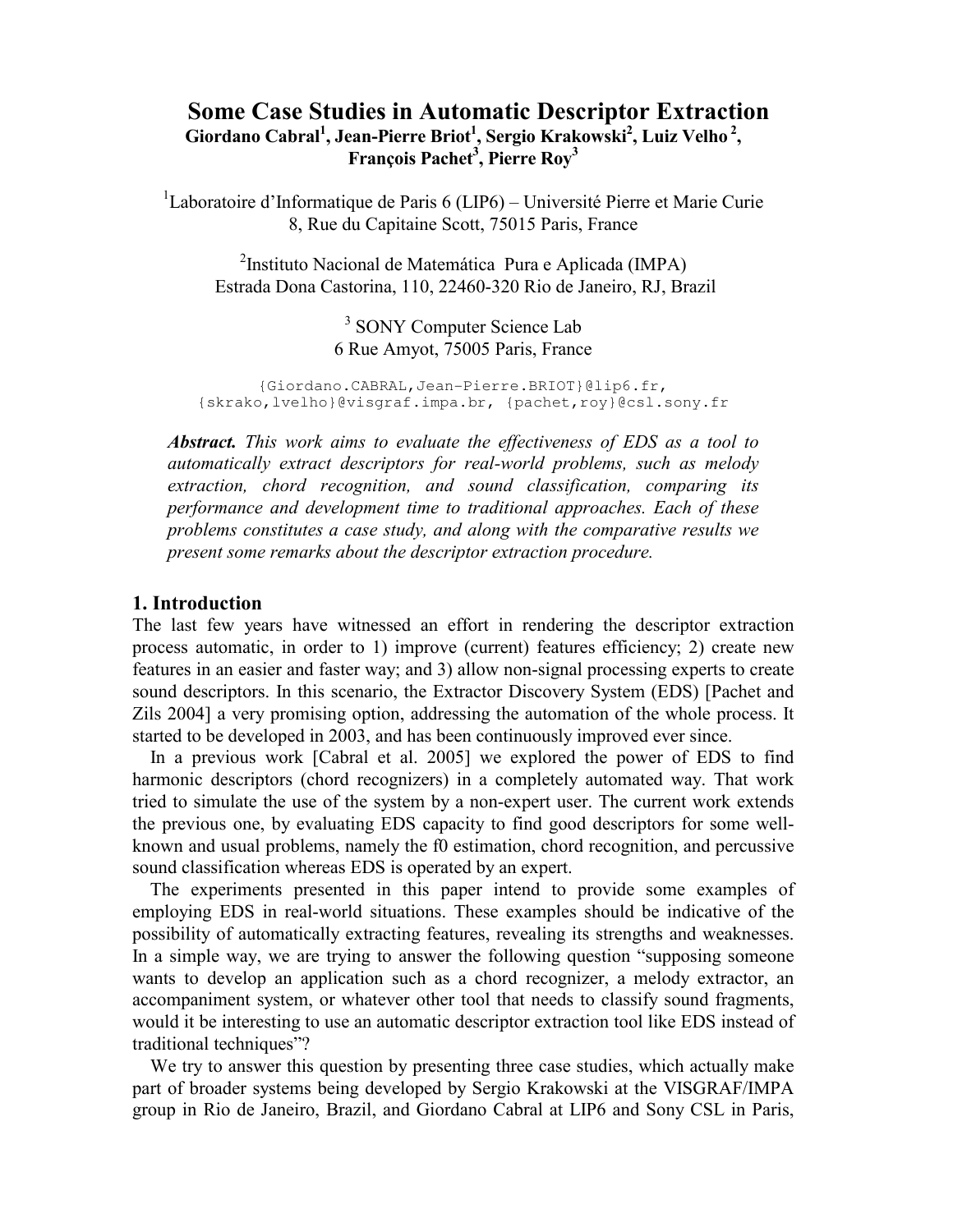both advised by Francois Pachet. More particularly, we are interested in transcribing melody, harmony, and rhythm of songs, with the purpose of building interactive systems.

The transcription of musical information usually relies on a general approach: to perform a short-term analysis on a sliding window, and track the result over time using some kind of dynamic modeling such as HMM's or GMM's [Pachet and Briot 2004] (Figure 1). This analysis typically means the computation of a feature which is pertinent to the problem (e.g. the autocorrelation of the signal, or the pitch class profile).



**Figure 1 – short-term analysis of a signal.** 

Nevertheless, those features could hypothetically be automatically discovered by a descriptor extractor, such as EDS. That's precisely the goal of the present work, which compares the performance and development time of EDS to those of traditional approaches.

The next 3 sections respectively describe the 3 problems we are investigating, and the main features used for their analysis. Section 5 gives further detail on how EDS works. Sections 6, 7, and 8 relate the 3 case studies: f0 estimation, chord recognition, and percussive sound classification, presenting the methodology adopted in both approaches as well as the results that were found. Finally, section 9 makes some overall comments and remarks, and section 10 presents the conclusion and future work.

## 2. F0 Estimation

The problem of estimating the fundamental frequency of a sound is well known by the scientific community. Among the applications of this problem we can cite automatic melody transcription and real time accompaniment. There are many f0 estimation techniques (and even different taxonomies) available in the literature. However, one general classification is clearly observed: the distinction between approaches dealing with the information on the time domain from others based on the frequency domain.

Time-based techniques rely on the high correlation of a signal with this same signal shifted by particular values. These values are usually called *lags*, each one referring to a respective frequency. The correlation is computed for a set of candidate lags, and the highest correlation is taken as 1/f0 [Klapuri 2004]. One variation called AMDF [Pachet and Briot 2004] is claimed to be more robust once it redefines the correlation as the difference between the original signal and the shifted one, instead of their multiplication. Alternatively, the *cepstrum* can be used as a replacement for the correlation function [Klapuri 2004].

Frequency-based techniques analyses the signal transformed into the frequencydomain. Whenever a quasi-periodic signal have period T, it can be considered periodic with period nT. This behavior can be seen in the frequency domain by a regularity of the peaks found in the DFT. Thus, a probability function of the fundamental candidates is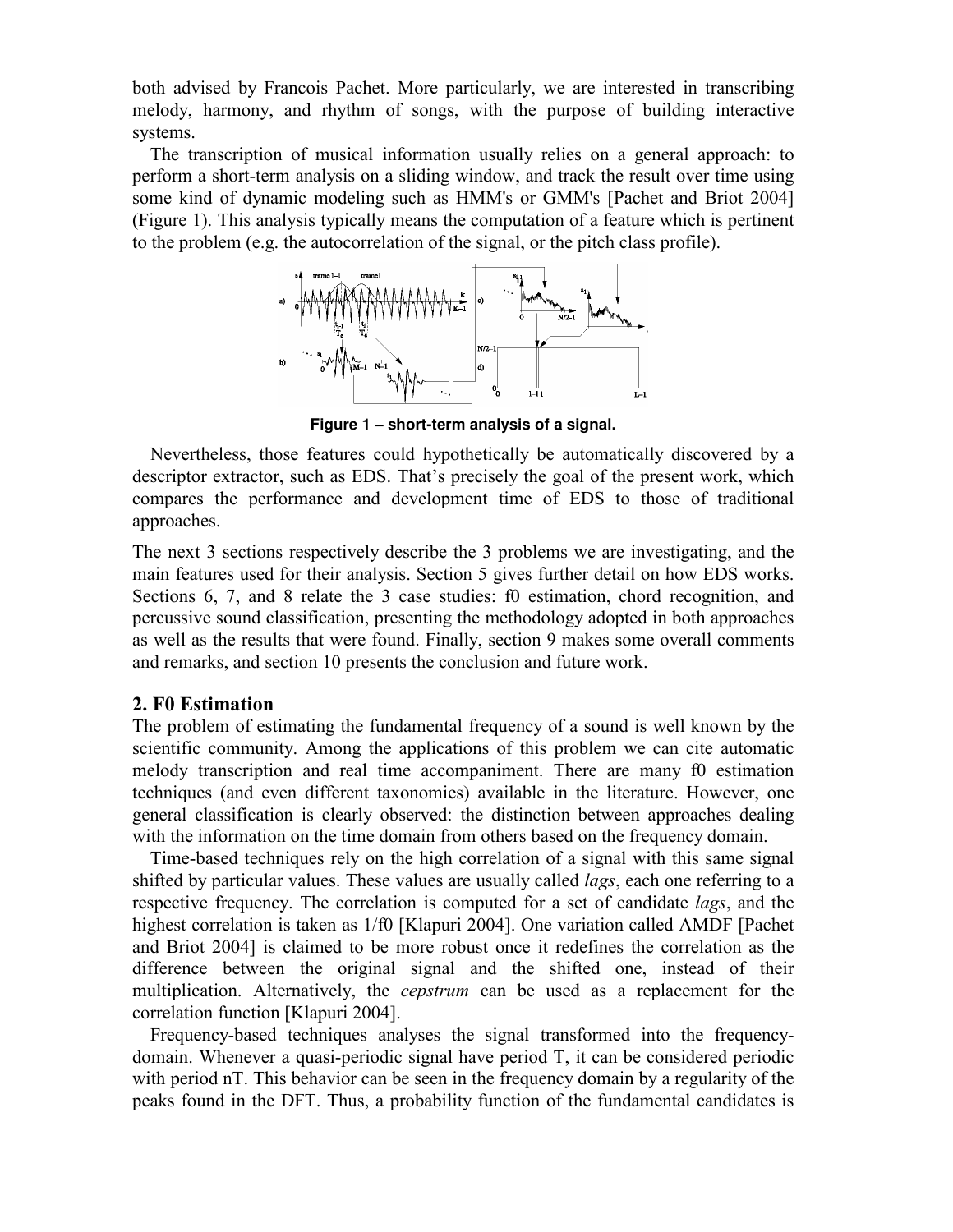made by convolving the resultant DFT with comb functions aligned to the multiples of the candidate frequency. An interesting variation of this technique was suggested by [Kunieda 1996]. It is considered as of spectral-interval type and seeks for periods in the frequency domain by performing a sort of autocorrelation of the spectrum. Other variations exist, notably the ones based on the human auditory model [Cheveigné and Kawahara 1999].

In general lines, the frequency-based approach is usually more appropriate to higher register signals, since the DFT has better resolution around higher frequencies, while time-based estimators are more appropriate to lower ones, since more distant periods provide greater precision in the correlation [Klapuri 2004]. Ideally, different methods could be merged in order to achieve robustness, maintaining a good performance independently on the register.

# 3. Chord Recognition

The ability of recognizing chords is important for many applications, such as interactive musical systems, content-based musical information retrieval (finding particular examples or themes in large audio databases), and educational software. Chord recognition means the transcription of a sound into a chord, which by its turn can also be subdivided, for example in a root note and a type. Most part of the works involving harmonic content (chord recognition, chord segmentation, tonality estimation) [Sheh and Ellis 2003][ Yoshioka 2004] use the same core technique (even though slight variations may appear in the implementation): to compute an harmonic feature, such as the Pitch Class Profile (PCP) [Fujishima 1999], or the chromagram [Bartsch and Wakefield 2001], and a subsequent machine learning algorithm to find patterns for each chord class.

PCPs are vectors of low-level instantaneous features, representing the intensity of each pitch of the tonal scale mapped to a single octave. These vectors are calculated as follows: 1) a music recording is converted to a Fourier Transform representation (Figure 2a to Figure 2b); 2) the intensity of a pitch is calculated (Figure 2b to Figure 2d) by the magnitude of the spectral peaks, or by summing the magnitudes of all frequency bins that are located within the respective frequency band (Figure 2c); 3) The equivalent pitches from different octaves are summed, producing a vector of 12 values (eventually 24 to deal with differences in tuning and/or to gain in performance), consequentially unifying various dispositions of a single chord class (Figure 2e and Figure 2f). For example, one can expect that the intensities of the frequencies corresponding to the notes C, E and G in the spectrum of a Cmaj would be greater than the others, independently on the particular voicing of the chord. The chromagrams follow a different method to be computed, but are conceptually the same.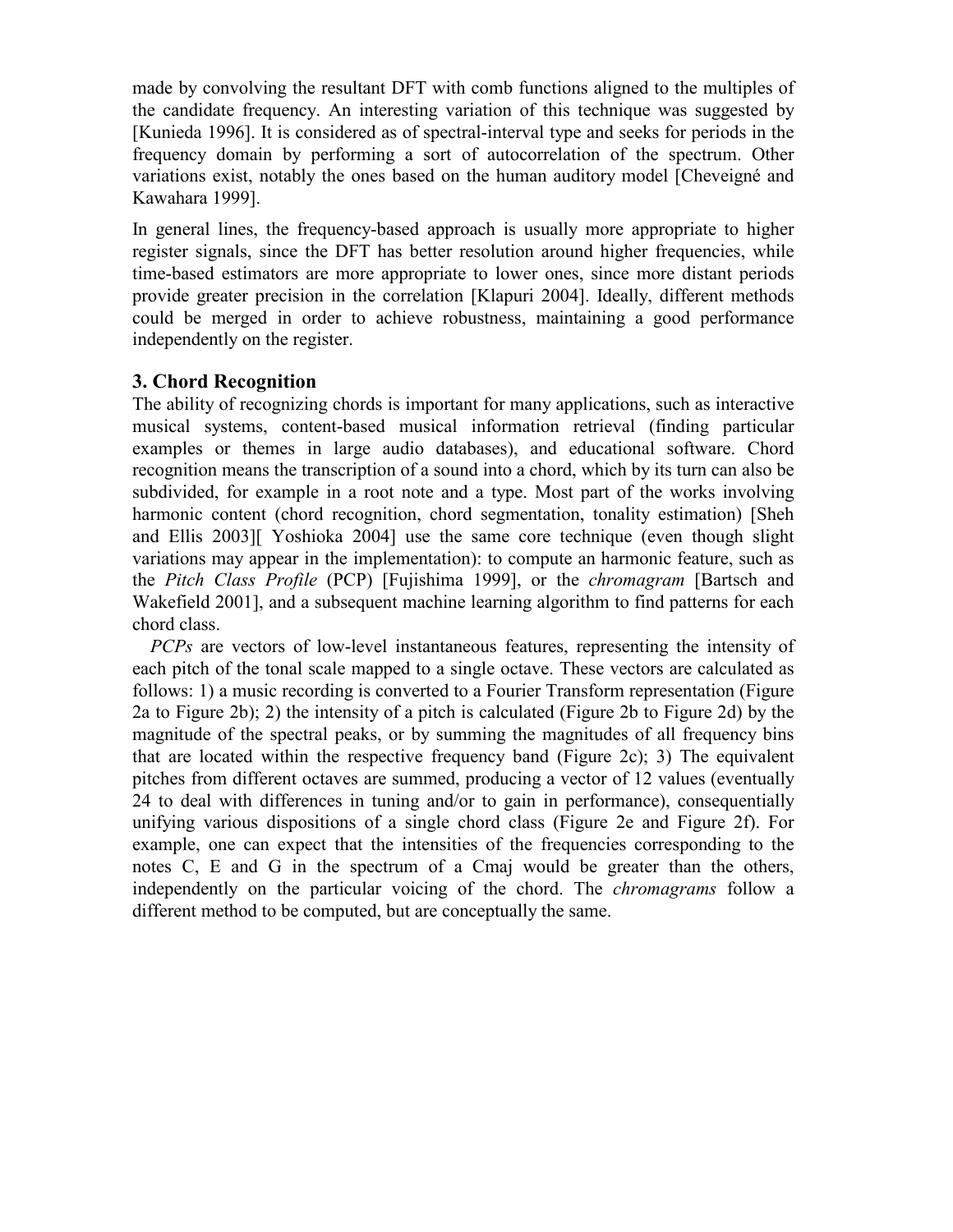

**Figure 2 - Steps to compute a PCP. The signal (a) is converted to Fast-Fourier representation (b); the FFT is divided into regions (c); the energy of each region is computed (d); these energies are folded into a 12-note vector (e); the final vector is normalized (f).** 

The idea behind the use of PCPs for chord recognition is that the PCPs of a chord follow a pattern, and patterns can be learned from examples. Thus, machine learning techniques [Mitchell 1997] can be used to generalize a classification model from a given database of labeled examples, in order to automatically classify new ones. So, for the PCP of a chord, the system will respond the most probable (or closest) chord class, given the previously learned examples. The original PCP implementation from Fujishima used a KNN learner [Fujishima 1999], and more recent works [Gomez and Herrera 2004] successfully used other machine learning algorithms.

## 4. Percussive Sound Classification

Percussive sound classification is a vast field in which many techniques have been suggested but until now no one can be considered standard nor universal. The general problem is to automatically classify percussive sounds in order to subsequently retrieve the rhythmic structure or transcribe the rhythmic score. In that way, it can be seen as analogous to the melody extraction problem, but instead of notes, we are interested in sounds with different timbres. The set of possible timbres can be incredibly high due to the diversity of instruments, and then solutions vary according to particular drum/percussion sets and the information one wishes to extract.

Thus, a number of different strategies have been applied to specific problems. In [Gouyon et al. 2000] the authors addressed the bass/snare drum discrimination, and eventually considered the automatic extraction of rhythmic structures. For that, they observed the zero-crossing rate estimation on the decay part of the sound. Another approach is the source separation as found in [FitzGerald 2004]. The idea is to consider each sound as made by one or more sources and, by subspace analysis, find the best sources that model the sounds. Finally we can find an extensive work done by Herrera, comparing many feature selection methods and classification techniques applied first to drum kit [Herrera et al. 2002] and afterwards to percussion instruments [Herrera et al. 2003].

### 5. EDS

The Extractor Discovery System, developed at Sony CSL, is a heuristic-based generic approach for automatically extracting high-level music descriptors from acoustic signals. EDS is based on Genetic Programming [Koza 1992], used to build extraction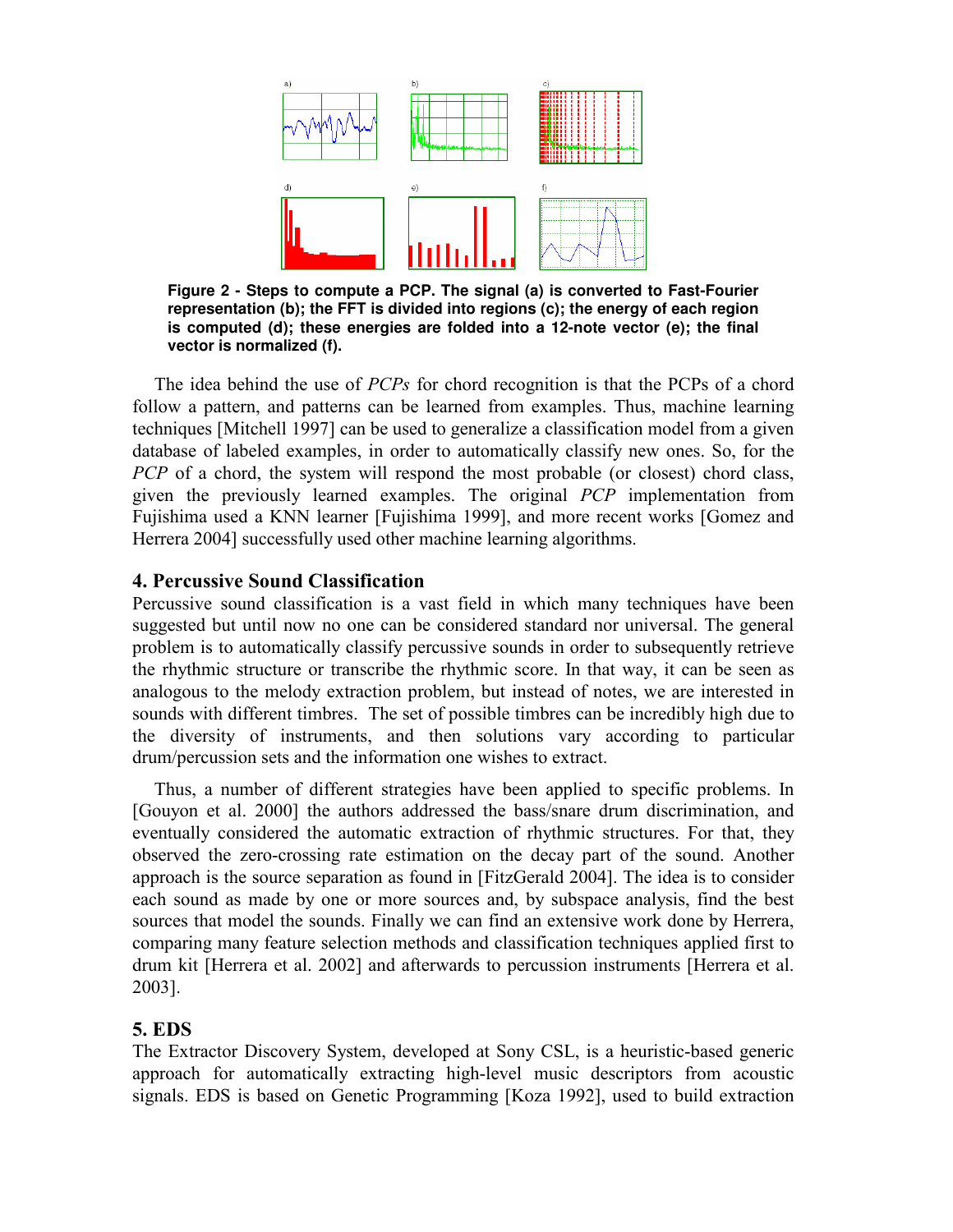functions as compositions of basic mathematical and signal processing operators, such as Log, Variance, FFT, HanningWindow, etc. A specific composition of such operators is called feature (e.g. Log (Variance (Min (FFT (Hanning (Signal)))))), and a combination of features forms a descriptor.

Given a database of audio signals with their associated perceptive values, EDS is capable of generalizing a descriptor. Such descriptor is built by running a genetic search to find relevant signal processing features matching the description problem, and then machine learning algorithms to combine those features into a general descriptor model.

The genetic search performed by the system is intended to generate functions that may eventually be relevant to the problem. The best functions in a population are selected and iteratively transformed (by means of reproduction, i.e., constant variations, mutations, and/or cross-overs), respecting a pattern chosen by the user. The default pattern is !  $x(Signal)$ , which means a function presenting any number of operations but a single value as result (for more information about EDS syntax, look at [Zils and Pachet 2004]). The populations of functions keep reproducing until no improvement is achieved, or until the user intervenes. At this point, the best functions are available to be combined. A selection can be made both manually or automatically. The final step is to choose and compute a model (linear regression, model trees, knn, locally weighted regression, neural networks, etc.) that combines all features. As an output, EDS creates an executable file, which classifies an audio file passed as argument.

In short, the user needs to 1) create the database, in which each recording is labeled with the correspondent class; 2) write one or more general patterns for the features; 3) launch the genetic search; 4) select the appropriate features; 5) choose a model to combine the features. Some of the choices taken in these steps are crucial to the process. They delimit how the user can interfere in the search for features, as explained next.

## 5.1. Pattern Choice

The pattern encapsulates the architecture of the feature. They are represented by the output of the chain of functions to be found. As single values, this output can be a frequency (f), amplitude (a), time (t), or any of them  $(x)$ . Additionally, the output can be a relation, such as time and amplitude  $(t:a)$ , or frequency and amplitude  $(t:a)$ . Moreover, a recent improvement of the system allowed outputs to be a vector of any of the previous types. The patterns may include intermediate outputs, which will be inputs of the outer function. Along with these symbols,  $a *$  or a ! is placed to express if the user wants to search a single operator or a sequence of them. At last, the patterns may include specific operators. For example,  $!$   $f(f:a(Signal))$  means that the signal is initially converted into the frequency domain  $(f:a)$ , then some operation is applied to get a frequency as a result  $(2, f)$ .

#### 5.2. Genetic Search

Given a set of patterns, a genetic search is launched. It means that a population of features is created, and the capacity of each one to separate the examples in the database is evaluated. The best features are then selected as seeds to a new population. This process evolves the features until no improvement is found.

Although the genetic search can be performed fully automatically, the user can supervise and interfere in the search. This intervention is even desired, since the space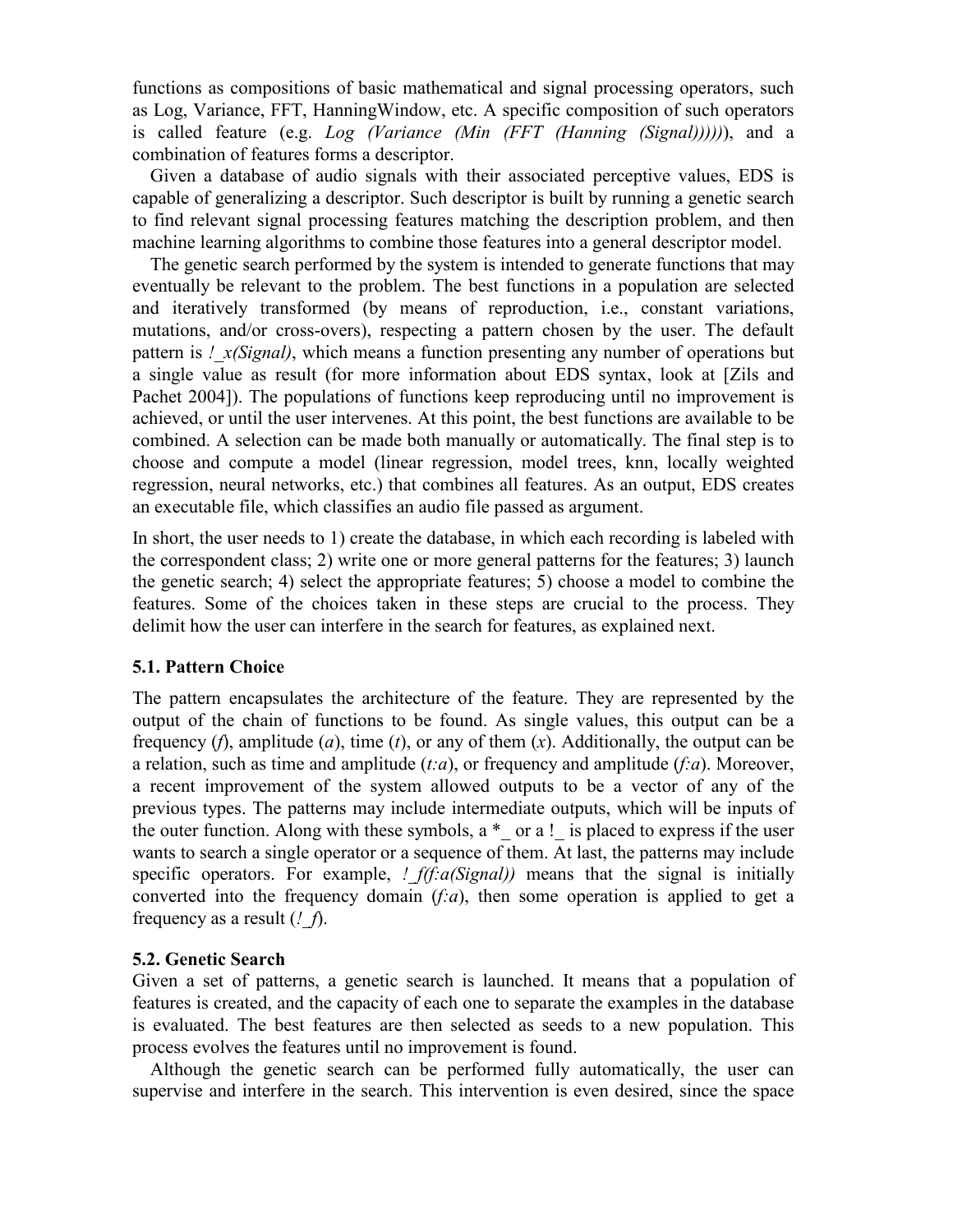of possibilities is enormous, and heuristics are hard to express in most cases. Therefore, the user can lead the system through some specific paths by 1) stopping and restarting the search if it is following a bad path; 2) selecting specific features for future populations; 3) removing ineffective features from the search. Additionally, the stop condition itself is an important factor frequently left to the user.

The choice of the population size may also influence the search, since larger populations may hold a bigger variety of features (which will converge slower), whereas smaller populations will perform a more in depth (faster) search, (which will be most likely to terminate at local maxima). At last, the user can optimize features, finding the values for their arguments which maximize the class separation. For example, the split function (which divides a signal in sub-signals) has the size of the sub-signals as a parameter. Depending on the case, a tiny value can be notably better than large values, for example.

## 5.3. Feature Selection

After many features were found, possibly in different genetic searches, they can be combined to create the final descriptor (eventually with a single feature). The selection of which features to combine is left to the user, even if one useful tool is available: the expert selection picks up the features that are better than a customizable threshold and less correlated than another customizable threshold. In fact, as [Herrera et al. 2002] shows, choosing features in a list is as complicated as finding the features themselves, so that is maybe the point at which the quality of the result is more dependent on the user.

### 5.4. Descriptor Creation and Evaluation

Finally, in order to create the descriptor, the learning method that will combine the features must be chosen (normally KNN or GMM). The resultant descriptor is then evaluated on a test database. The results are presented class by class, along with the precision rates.



**Figure 3 – Snapshot of EDS screen givin g the results of a chord recognition descriptor classified with KNN, and evaluated on the test database.** 

### 6. Case Study One: F0 Estimation

Our first experiment compares the results of EDS with those of two of the most widely used techniques for the f0 estimation, one in the time-domain, other in the frequencydomain. In order to evaluate the algorithms, we created a database of 1570 wave files, each one containing the sound of a note, ranging from A0 to C9. The wave files were rendered from midi files using SoundFonts [Timidity 2006], where each one encapsulated one note played by one specific melodic instrument.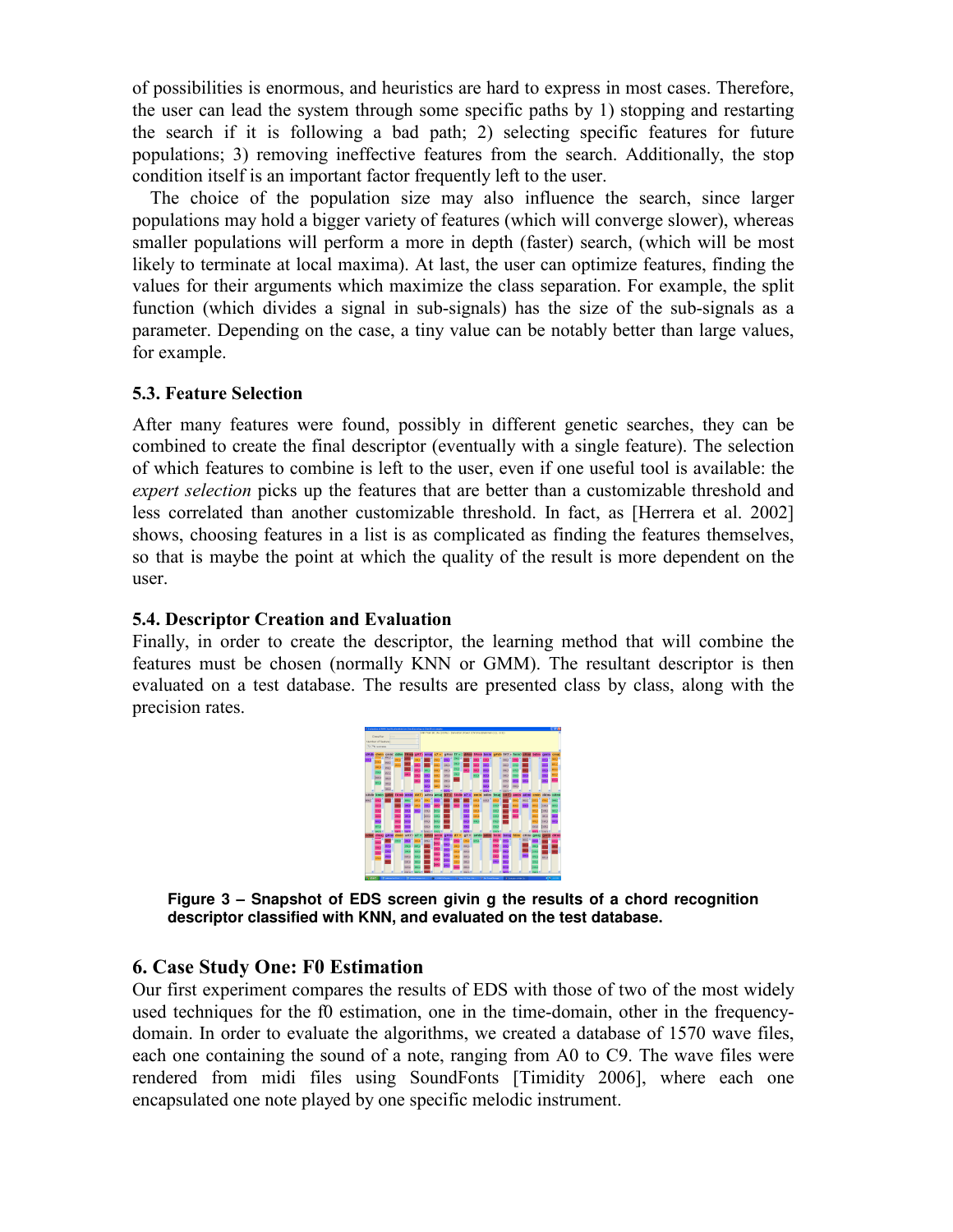The two techniques examined were the autocorrelation via AMDF and the filtering of the spectrum at specific frequencies, both explained in section 2. The autocorrelation feature was implemented as in [Pachet and Briot 2004], with 100 candidate frequencies starting from 27.5. The correlation function was defined as the difference between samples, as shown in the formula below.

$$
FP_{AMDF,l}(\tau) = \frac{1}{Norme} \sum_{k=0}^{M-1} |s_l(k) - s_l(k + \tau)|
$$

#### **Figure 4 – formula of the AMDF autocorrelation function**

The second one is called here FPl, and uses a comb filter on the spectrum of the DFT of the sound (see formula in Figure 5), this filter using the same candidate frequencies as in the previous example.

$$
FP_l(f_0) = \int_f \perp \perp \perp_{f_0}(f) |\tilde{s}_l(f)| df = \sum_i |\tilde{s}_l(i f_0)|
$$

#### **Figure 5 – formula of frequency-based FPl function**

The result of these functions can be interpreted as probabilities of each candidate to be the fundamental. As a further step, machine learning algorithms can be used to map the patterns of these density curves to specific pitch classes. We have implemented these 4 possibilities, called here Pure AMDF, Pure FPI, AMDF+Knn, and FPI+Knn. Machine learning algorithms could be used as well to combine more than one of these features into a single solution. We have not implemented this combination, but still calculated its upper limit, defined as follows: if one of the algorithms gives the good solution, the combined algorithm will also do it. The results are presented in the Table below:

| Method                           | <b>Precision</b> |  |  |  |
|----------------------------------|------------------|--|--|--|
| Pure AMDF                        | 45.10%           |  |  |  |
| Pure FP1                         | 43.64%           |  |  |  |
| AMDF+Knn                         | 71.51%           |  |  |  |
| FP <sub>1</sub> +K <sub>nn</sub> | 44.18%           |  |  |  |
| <b>Upper Limit</b>               | 77.90%           |  |  |  |

**Table 1. Results of Traditional Techniques for F0 Estimation** 

Noticeably the results reflect the deficiency of the techniques in specific ranges. While the correlation-based works better for low-frequencies, the frequency-based works better for high-frequencies. The learning phase corrected some misclassifications but still did not work for the frequency-based solution.

One must notice that, including the research and reading of specialized papers and books, we took 2 weeks to implement the first solution (Pure AMDF). 1 more day was necessary for the second solution, and 2 more days for the Knn versions. Altogether, the experiment took 2 weeks and 4 days (14 working days). Even if this information may not be rigorously scientific, given that other people with different background, programming skills, and dedication might perform differently, we find it useful to give an idea of the order of the time which is needed for its implementation. One must not forget that this is a part of major systems, and not a problem by itself. The developers are experienced programmers, with medium level sound processing skills, that devoted 6 hours a day to this particular problem.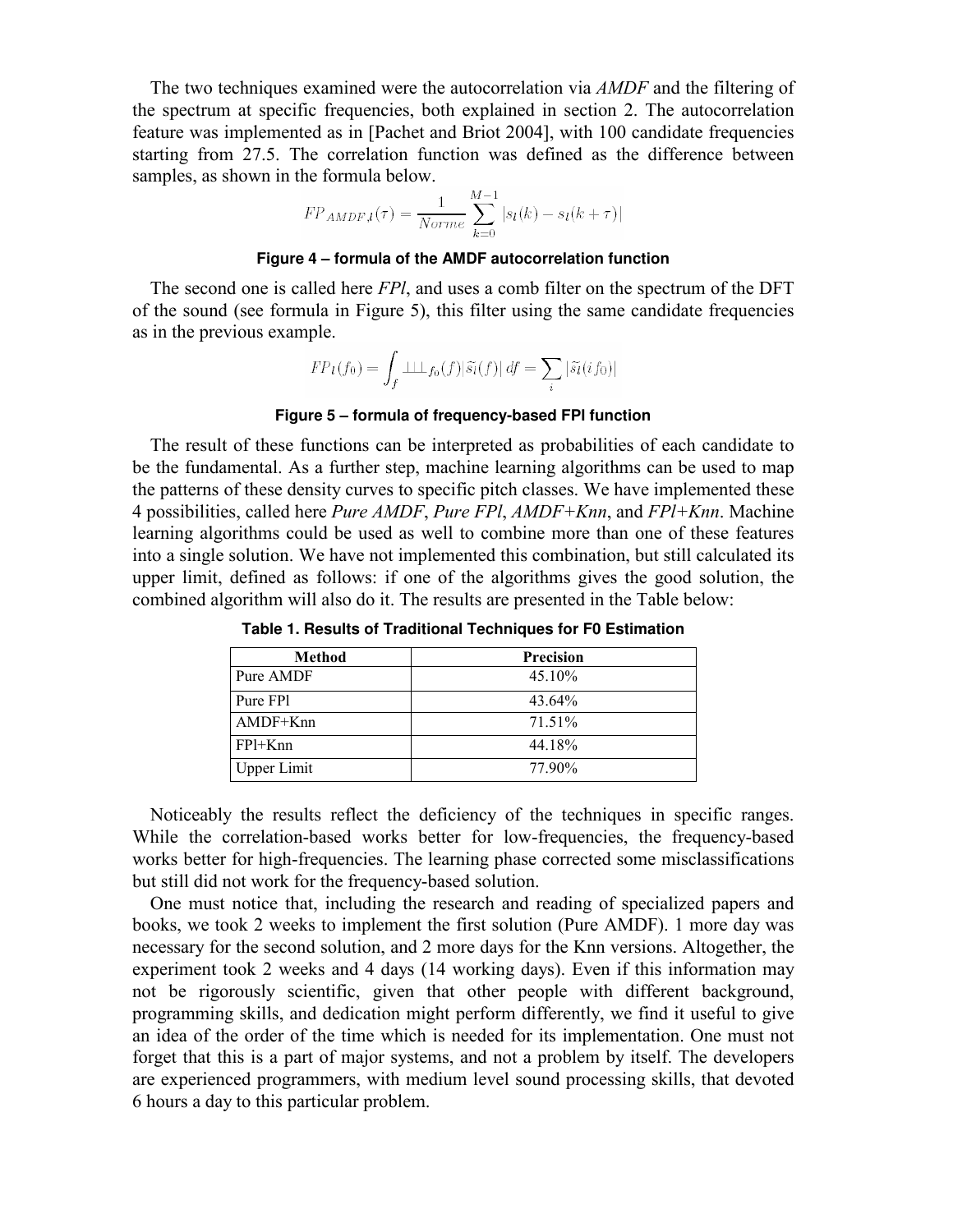The goal of the experiment is to verify if the automatic extraction can pass the 71.51% rate of correctly classified instances, hopefully approximate the 77.90%, and ideally pass the 77.90%, as well as to monitor how much time it takes.

All images and illustrations should be in black-and-white, or gray tones. The image resolution on paper should be about 600 dpi for black-and-white images, and 150-200 dpi for grayscale images. Do not include images with excessive resolution, as they may take hours to print, without any visible difference in the result.

# 6.1. Automatic Extraction of F0

The system was taken from scratch, and we performed some searches using the general patterns: "\*  $a(x)$ ", "\*  $f(x)$ ", "\*  $Va(x)$ ", and "\*  $Va(*\;Va(t:a(x)))$ ", the more specific patterns: "PitchBands(\*\_t:a(x), 120.0)", "\*\_Va (PitchBands(\*\_t:a(x), 120.0)", "\*\_a(Autocorrelation  $(x^*$ \_t:a(x)))", "\*\_f(Autocorrelation(\*\_t:a(x)))", "\*\_Va  $(Autocorrelation(* t:a(x)))$ ", "BarkBands(x, 25.0)", "Chroma(x)", "\*  $Va(Chroma(* t:a(x)))$ ", "\*  $Va$  (SplitOverlap(Autocorrelation(x), 441, 0))", and the very specific (optimization) patterns "PitchBands(x,  $120.0$ )" and "Correlation(x,  $t:a(x)$ ".

After 3 days of 12 genetic searches, some of them long and intensive, EDS found over 20 features superior to 70%, even though most of them were extremely correlated. On the other hand, they were found in different paths (from different patterns), needing more or less time to be found. We must mention that the correlation-based features scored very badly (19% at best, against 75% from the frequency-based), indicating some malfunctioning in the system. Until the present moment, we are not aware if this is a problem with the genetic search or an error in the operator itself.

We pre-selected 11 features for further evaluation. Many permutations of these features were tried. We hoped that some features would be complementary to the best one(s), improving the overall result. Strangely, the more features in the descriptor the worst was its performance. In fact, weaker features can bring down the quality of the descriptor depending on the method chosen to combine them, and the best descriptor in fact used only 1 feature.

```
1. Derivation (PitchBands (x, 120.0)) 
2. BarkBands (x, 120.0) 
3. Chroma (Derivation (BpFilter (x, 488.0, 26.0))) 
4. Integration (Integration (Hamming (Zcr (Split (Autocorrelation (x), 
  882.0))))) 
5. PitchBands (x, 120.0) 
6. Derivation (BarkBands (x, 100.0)) 
7. BarkBands (x, 150.0) 
8. Chroma (Hann (BpFilter (x, 488.0, 26.0))) 
9. Triangle (SpectralRolloff (Split (Autocorrelation (x), 3307.0))) 
10. BarkBands (Abs (Autocorrelation (Autocorrelation (x))), 5.0) 
11. SpectralCentroid (Autocorrelation (x))
```
The Figure 6 shows the final results, comparing them to those from the traditional algorithms. It is interesting to notice that the expert selection facility actually selected just the best feature, based on a minimum quality and a maximum correlation among all the features found. The best descriptor scored 75.08%, using a frequency-based approach. The experiment lasted  $4\frac{1}{2}$  days.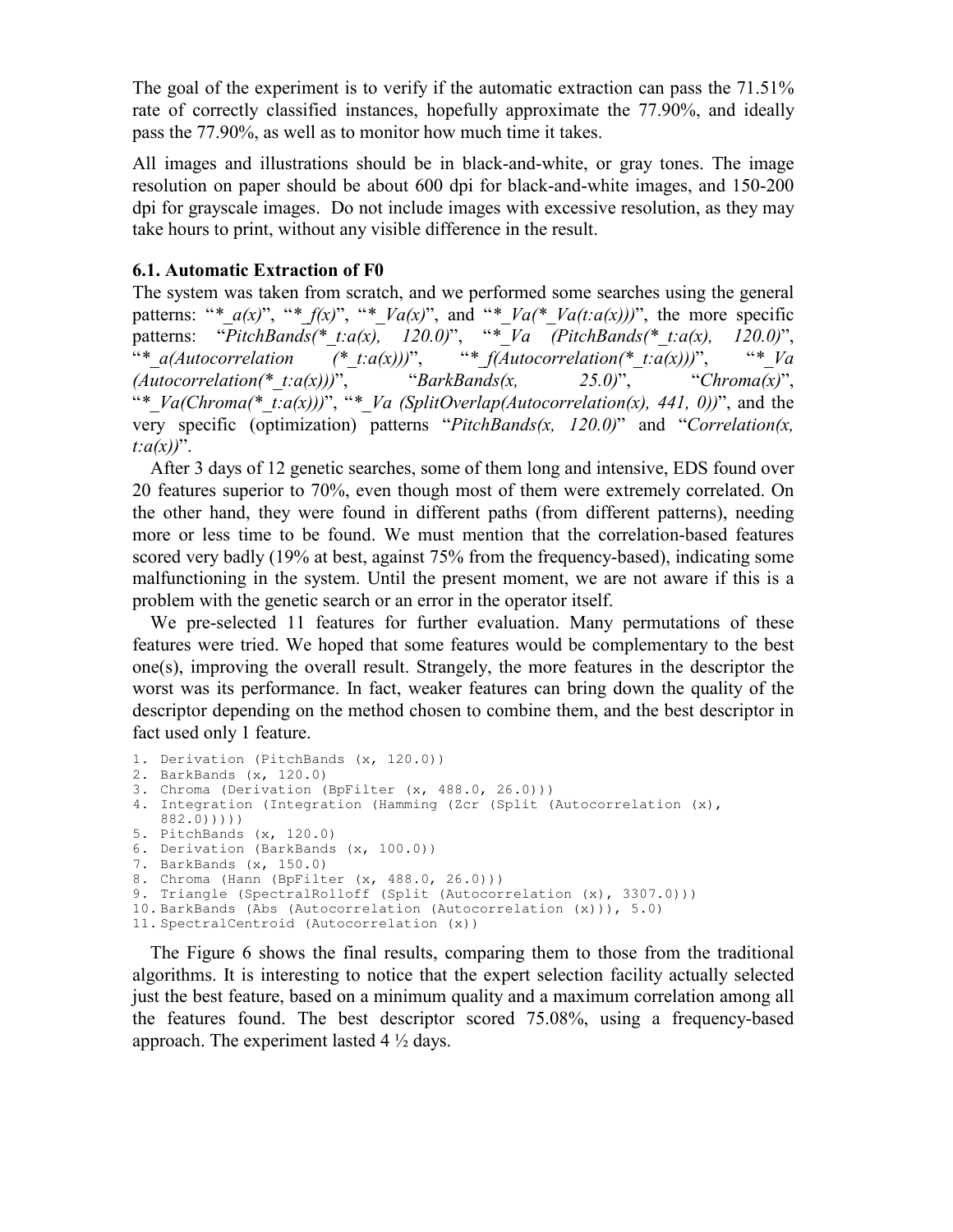

**Figure 6 – Results of the F0 Estimators.** 

# 7. Case Study Two: Chord Recognition

The final goal of our chord recognizer is to create a guitar accompanier in Brazilian "bossa nova" style. Consequently, our database has examples of chords played with nylon guitar. The data was taken from D'accord Guitar Chord Database [Cabral et al. 2001], a guitar midi based chord dataset. The purpose of using it was the richness of its symbolic information (chord root, type, set of notes, position, fingers, etc.), which was very useful for labeling the data and validating the results. Each midi chord was rendered into a wav file using SoundFonts [Timidity 2006] and a free nylon guitar patch. The EDS database was created according to the information found in D'accord Guitar database. The database divided the chords into 60 classes, 5 types per root note: major, minor, seventh, minor seventh and diminished. From 1885 samples, 80% was settled on as the training dataset and 20% as the testing dataset. We implemented the traditional KNN over Pitch Class Profile algorithm in order to make a comparison. More details about it can be found at [Cabral et al. 2005]. Considering research and implementation, we took almost 4 weeks to implement it.

# 7.1. Automatic Chord Recognizer

The same databases were loaded in EDS. In our work from 2005, cited above, we found some middling features after having run the system in a fully automated way. Our strategy here is to merge new specialized features with the previous ones. In order to find new and better features, we used specific patterns, appropriate to the problem, mainly: "\*  $Va(* t:a(x))$ ", "chroma(x)", "\* Va(PitchBands (\* t:a(x), 120)", "\*  $Va(BarkBands(*t:a(x), 120))$ " and insistently the pattern: "\*  $Va(chroma)$ (\* t: $a(x)$ ))". Grosso modo, we intended to find features which firstly transformed the signal into meaningful information, like the *chroma* and the *pitchbands* do. The *chroma* EDS operator must not be confounded with the chromagram or the PCP features. These are ready-to-use features, more or less complex, comprehending many processing tasks, including pre and post-processing, while the chroma simply folds each bin from the DFT into a single octave, storing the average value for each note.

The search was launched over 40 times, but as well as for the F0 Estimation case, the majority of searches converged to similar results. Notably, the chroma-based features surpassed their concurrent in part due to their adequacy to the problem, in part due to the fact that it does not have extra (internal) parameters, such as the PitchBands or the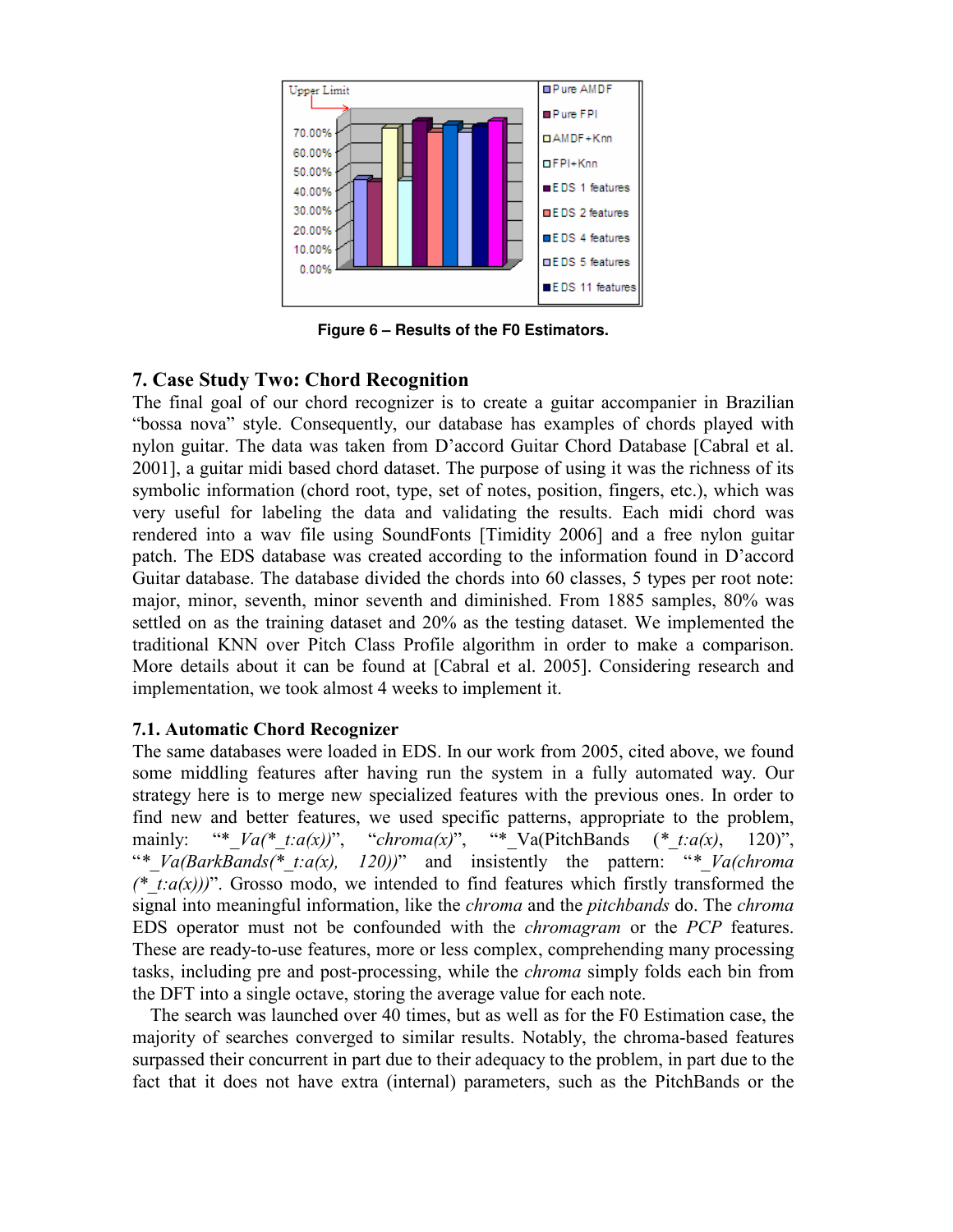BarkBands does<sup>1</sup>. In fact, an internal variable can lead the feature to poor results, even if they are potentially good, renouncing their persistent evolution.

Finally, we selected 14 features (11 from the previous work plus 3 just discovered). The 3 new features are:

```
1. Derivation (Power (Chroma (Blackman (x)), -0.3))
```
2. Log10 (Chroma (Hamming (x)))

3. Hann (PitchBands (x, 120.0))

As in the previous experiment, combining many features did not work better than using a single one. However, the single best one worked significatively better than the traditional solution (72.68% against 63.93%), as illustrated in Figure 7. The time needed to finish the experiment was 11 days.



**Figure 7 – confusion matrix and precision rate of EDS (in the left) and the traditional PCP method (in the right).** 

# 8. Case Study Three: Percussive Sound Classification

The pandeiro, a Brazilian variant of the tambourine, is a very important instrument in the musical tradition of the country. Our aim is to automatically classify the different types of strokes played on the pandeiro in order to build a reactive system. It is possible to distinguish among three main categories of sounds: low strokes, slap strokes and jingles strokes, although they are not completely mutually exclusive (the jingles are usually played along with the other ones). We have not found any specific work about this instrument in the scientific literature. However, the strong parallel between this instrument and a drum kit conducts us to adapt algorithms initially conceived for the last one. The low strokes can be related to the kick drum due to its low frequency content, around 100 to 250Hz, whereas the slap strokes have the same strong loudness attack and fast decay characteristics of the snare drum. Also, the jingles strokes have its spectral information located at higher frequencies (around 10 to 15 KHz) similar to the hi-hat.

The examples in our database are divided in six classes: two types of low sounds, named 'tung' and 'ting'; two types of slap sounds, named 'pa' and 'grand pa'; and two types of jingle sounds, named 'tchi' and the 'tr'. Noticeably, it is much harder to distinguish between classes in each pair than among the 3 pairs. We recorded several minutes of *pandeiro* solo containing all the six types of sounds, using different microphones and locations in order to preserve some inherent analysis difficulties, such as variations on the room reverberation and different frequency responses of the equipment. We built our database by automatically segmenting these recordings via a peak detector through the derivative of the convolved loudness curve of the signal, as

 $\overline{a}$ 

<sup>&</sup>lt;sup>1</sup> Both the pitchbands and the barkbands have the number of bands as parameter.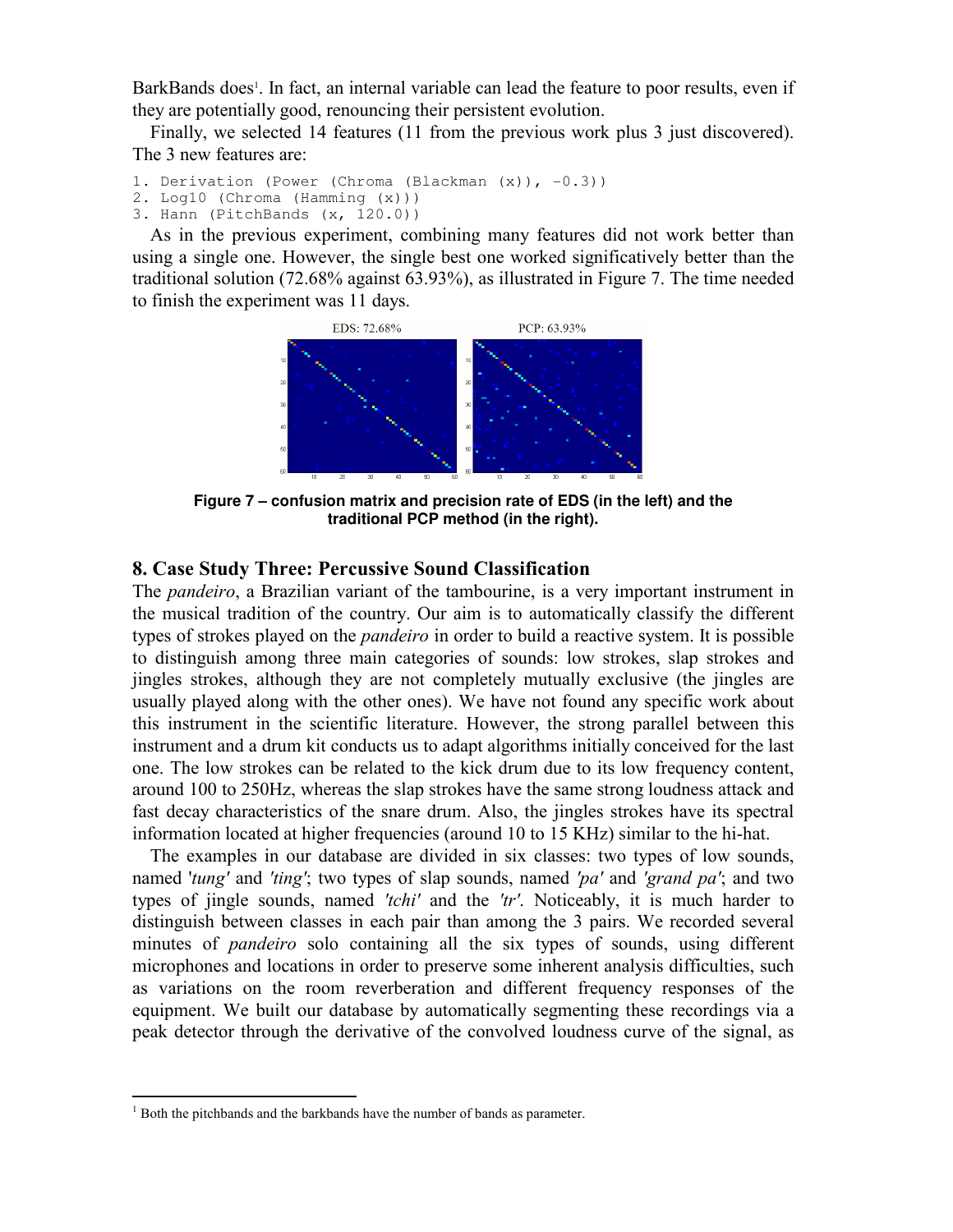described in [Pachet and Briot 2004]. The database was split into a training part, with 155 sound samples, and a testing one, with 288.

In this case study, we used EDS not only to automatically find a descriptor, but to assess the traditional solutions as well. In fact, a big part of the traditional features are equivalent to EDS built-in operators, such as the zero-crossing rate (ZCR) proposed by Gouyon [2000]. Thus, EDS showed to be useful as a try-and-test tool, allowing the user to instantaneously evaluate these features. Our first experiment was to evaluate if the ZCR, which Gouyon demonstrated to well discriminate between the kick and the snare drum, is suitable for the pandeiro. The unconvincing result of 47.0% is shown in detail in Table 2.

Our second experiment used the fact that each class has most of its spectral information located in a different region. The sum of band-pass filters, the spectral centroid, or any operator that divides the spectrum in sub-bands seem to be appropriate to capture this aspect. The result of dividing the spectrum in 20 Bark bands was considerably better (90.9%), and is also presented in Table 2.

These experiments spent just a couple of minutes to be done. After some manually created features, we did a first attempt to automatically generate features, by launching the genetic search with the following patterns: "! a  $(x)$ ", "! Va  $(x)$ ", "! Va (SplitOverlap  $(x, 220.0, 0.1)$ )", "! Va (BarkBands  $(x, 20.0)$ )", and "! a (BarkBands  $(x,$ 20.0))". This search was stopped after 3 populations of 50 features, which took about 30 minutes to be calculated. We selected the 11 features listed in the next page, resulting in 87.2% of correctly classified instances, as shown in Table 2 under the designation EDS1.

```
SpectralDecrease(SplitOverlap(x,220.0, 0.1)) 
Rms (SplitOverlap (x,220.0,0.1)) 
RHF (SplitOverlap (x, 220.0, 0.1))
Mean (SplitOverlap (x, 220.0, 0.1))
SpectralSpread(SplitOverlap (x, 220.0, 0.1))
SpectralDecrease(SplitOverlap(x, 220.0, 0.3))
Rms (SplitOverlap(x,220.0,0.3)) 
Chroma (x) 
SpectralDecrease (x) 
HFC(Mean(SplitOverlap(x, 220.0, 0.1)))
Range(SplitOverlap(x,220.0,0.1))
```
Finally, we left the genetic search run for twelve hours, reaching 618 populations. Among the great number of features found, we selected the features scoring more than 80% and less correlated than 50%, as listed below. The final rate was 89.2%, showing that the system can converge very quickly, but may take a long time to make slight improvements. The detailed results are also presented in Table 2, under the label EDS2.

```
Rms(SplitOverlap(x,220.0,0.1)) 
SpectralSpread(SplitOverlap(x,220.0,0.1)) 
SpectralDecrease(SplitOverlap(x,220.0,0.1)) 
SpectralKurtosis(SplitOverlap(x,220.0,0.1)) 
Variance(SplitOverlap(x, 220.0, 0.1))
Mean(SplitOverlap(x,220.0,0.1)) 
Sqrt(Sqrt(PitchBands(x,5.0)))
Log10 (PitchBands(x,5.0)) 
Square (Mfcc0(x,10.0))Square (Chroma (x)) 
Power(Hanning (BarkBands (x, 20.0)), -0.5)
```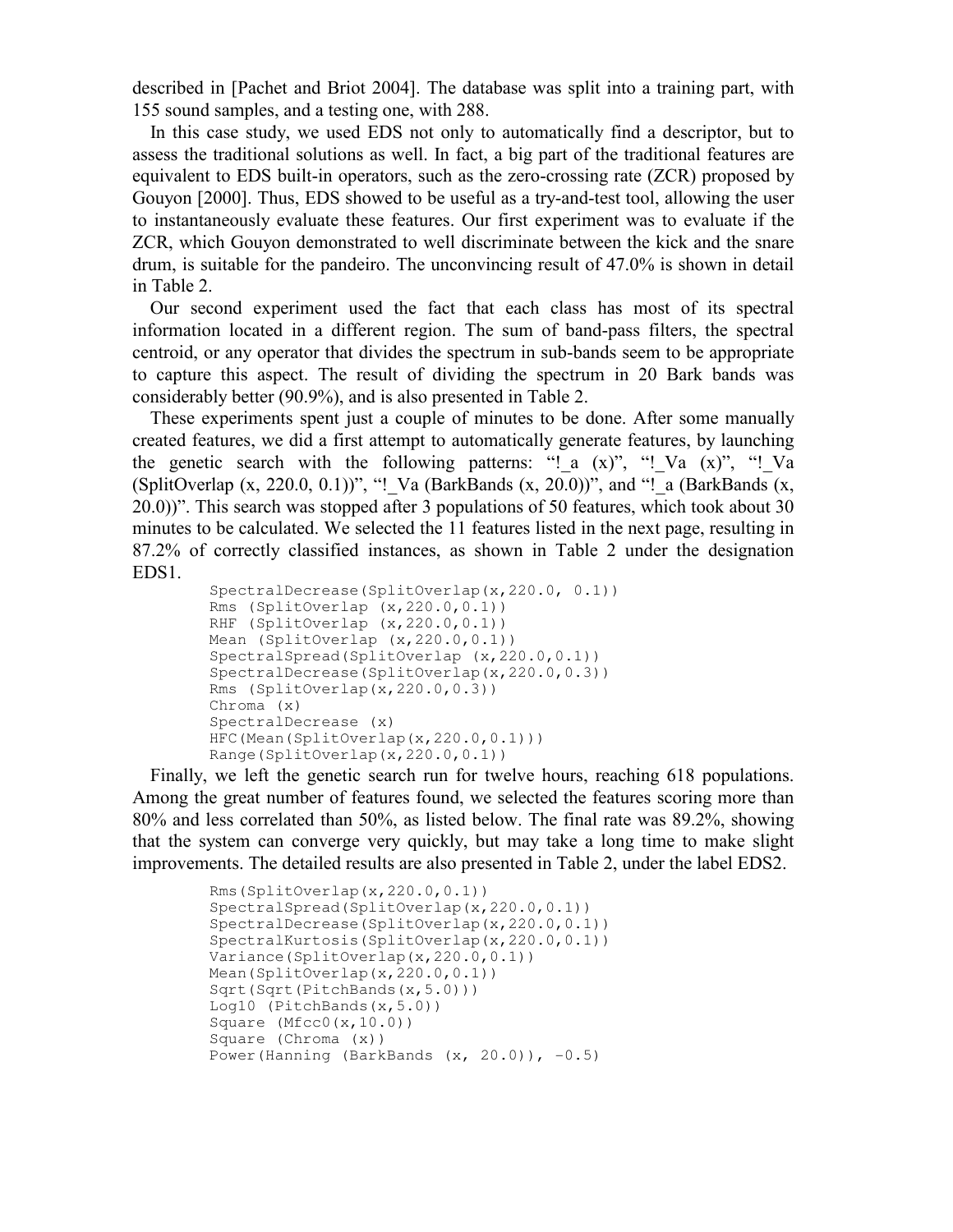| <b>Method</b>    | Low   |       | <b>Slap</b> |       | Jingle |       |         |
|------------------|-------|-------|-------------|-------|--------|-------|---------|
|                  | Tung  | Ting  | Pa          | Gr Pa | Tchi   | Tr    | Overall |
| <b>ZCR</b>       | 68.2% | 38.1% | 10.9%       | 22.5% | 72.0%  | 18.8% | 47.0%   |
| <b>SubBands</b>  | 92.2% | 42.9% | 93.5%       | 72.5% | 89.2%  | 81.2% | 80.9%   |
| EDS1             | 84.3% | 92.9% | 84.3%       | 80.0% | 91.4%  | 81.2% | 87.2%   |
| EDS <sub>2</sub> | 90.2% | 61.9% | 91.3%       | 95.0% | 97.8%  | 87.5% | 89.2%   |

**Table 2. Results for the Percussive Sound Classification** 

Besides the bad cost-benefit relationship between performance and computational time, the data shows that the mixture of features enhanced the robustness of the solution (visibly the 'ting' class, a kind of low stroke frequently misclassified by the traditional solutions). Additionally, it became clear that a split overlap analysis followed by a postprocessing technique such as Rms or SpectralSpread overwhelmed other features, becoming predominant inside the populations. Finally, the addition of other kinds of features such as Bark bands, Chroma, Mfcc and Pitchbands apparently increased the quality of the descriptor.

# 9. Discussion

EDS revealed itself as a good feature exploration mechanism, and as so it seems especially appropriate to new or scarcely explored problems. The case study three illustrated this exploratory characteristic of EDS, as the user was able to try-and-test many possibilities, some of them fairly complicated, serving to validate ideas and/or build prototypes. The results in sections 6 and 7 pointed out that EDS can achieve satisfactory results for real world well-known problems. It exceeded or improved traditional techniques, either by optimizing existing ones or launching searches from scratch. On the other hand, the system did not find any especially innovative feature. Even when started from scratch, EDS-created features corroborated those from specialists.

For these specialists, EDS appeal relies on being: 1) an automatic tool to investigate interesting possibilities of work, which can afterward be refined by the specialist; as well as 2) a tool to optimize existing features.

We consider the feature selection methods could be improved, for example by using the procedure described in [Herrera et al. 2002], since it lacks precise control of the features and operators (ultimately the impossibility to build new operators).

At last, the quality of the final solution depends highly on the user. For instance, our previous work explored the same chord recognition database, while EDS was operated by a naïve user. The final descriptor scored 40.31%, in contrast to the 72.7% achieved here.

Even with these disadvantages, we were quite satisfied with the performance of the system, especially with its capacity to join the entire feature creation procedure into a single piece of software, including the database creation, the search and selection of good features, and the machine learning algorithms to combine them. A whole set of programs which would be very expensive to implement. For this work, the results of traditional approaches were obtained by re-implementing the algorithms described in the literature, hence the performance could obviously be improved by cutting-edge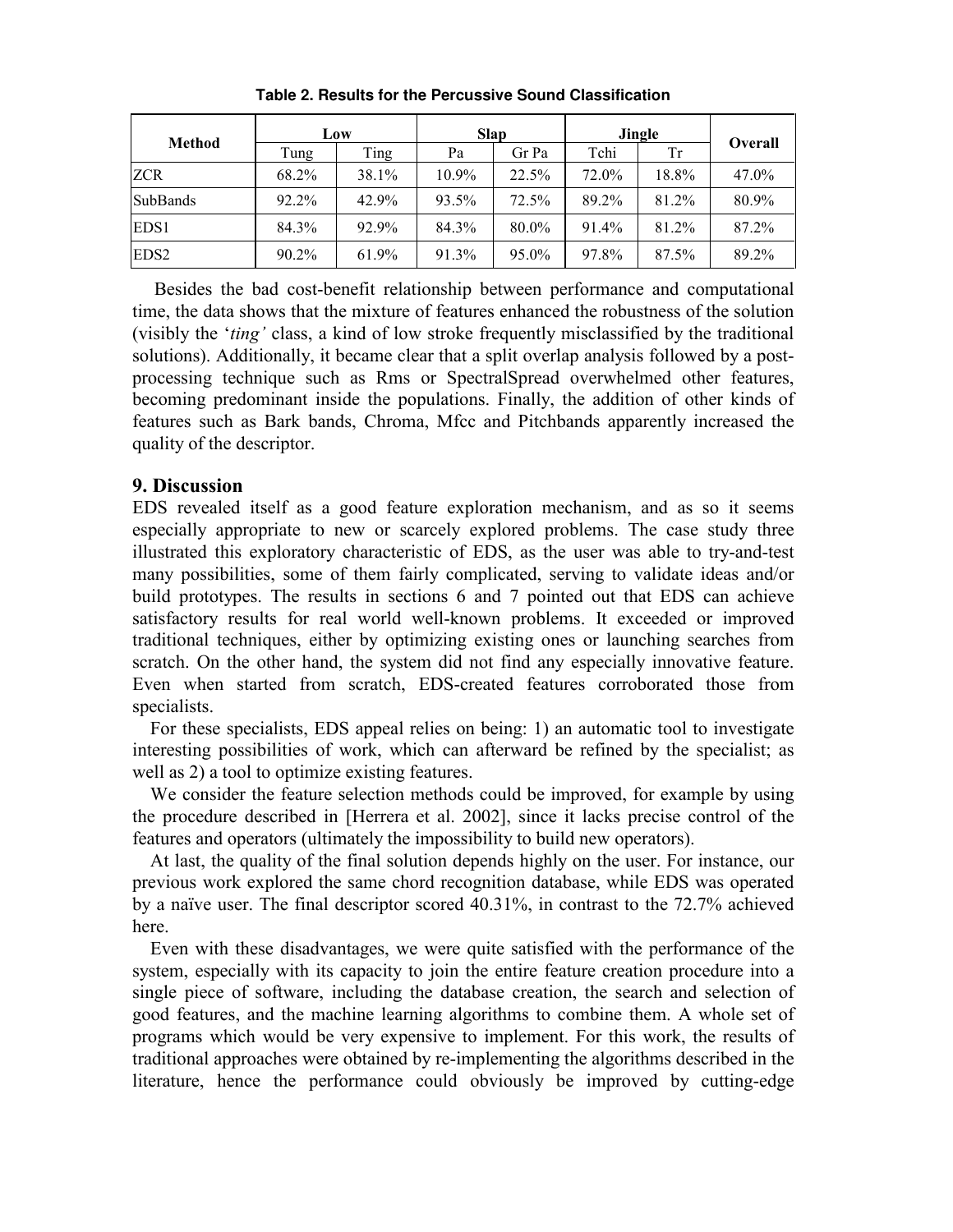technicians. However, to remember the initial question, we consider these case studies realistic to mimic someone who would start to develop some of these systems.

One extra asset of EDS is the visualization of the result. The rather simple interface, showing the sound samples colored by their class, easily shows the correctly classified instances, making the evaluation/analysis of the result more intuitive and direct. For example, in the chord recognition problem we noticed that 18.94% of the errors referred to equivalent chords, like  $C^{\circ}$  and  $A^{\circ}$ ,  $F\#m7/C\#$  and  $A6/C\#$ , or  $C/G$  and  $Am7/G$ . Moreover, the system grouped together some chords (11.57% of the errors) with the same function, such as F7 and B7 $(\#11)$ , or Em7 and A4/7. The system even corrected some faults in the database, placing chords like C/Bb in the right class (C7 instead of Cmaj). This situation represented 6.31% of the errors. In the end, the actual error rate would be of 12.47% (instead of the 27.32% previously mentioned), from which only 0.79% refers to flagrant errors.

## 10. Conclusion and Future Work

This paper presented 3 case studies illustrating the use of an automatic extraction tool called EDS. The work intended to validate the effectiveness of the tool in creating descriptors sufficiently good to be used in real-world applications. The case studies referred to the f0 estimation, the chord recognition, and the percussive sound classification problems. The results showed that the system was able to achieve and even surpass traditional descriptors.

These descriptors were needed for two systems currently being developed (an accompaniment system and an interactive rhythmic tool), and we found it very useful to share our experience with the community. We commented the usage of the system, and suggested some desirable improvements, which can be envisaged as future work.

#### 11. Acknowledgments

We would like to thank the whole music team at Sony CSL for the support and encouragement.

### References

- Bartsch, M. A. and Wakefield, G. H. "To catch a chorus: Using chromabased representation for audio thumbnailing", Proceedings of International. Workshop on Applications of Signal Processing to Audio and Acoustics, Mohonk, USA, 2001.
- Cabral, G., Zanforlin, I., Santana, H., Lima, R., & Ramalho, G. "D'accord Guitar: An Innovative Guitar Performance System", in Proceedings of Journées d'Informatique Musicale (JIM01), Bourges, 2001
- Cabral, G., Pachet, F., and Briot, J.-P. "Automatic x traditional descriptor extraction: The case of chord recognition", Proceedings of the 6th International Conference on Music Information Retrieval (ISMIR'2005), London, U.K., September 2005.
- Cheveigné, A. de, and Kawahara, H. "Multiple period estimation and pitch perception model," Speech Communication 27, 175–185, 1999.
- Fitzgerald, D. "Automatic Drum Transcription and Source Separation" PhD Thesis, Conservatory of Music and Dram, Dublin Institute of Technology, 2004.